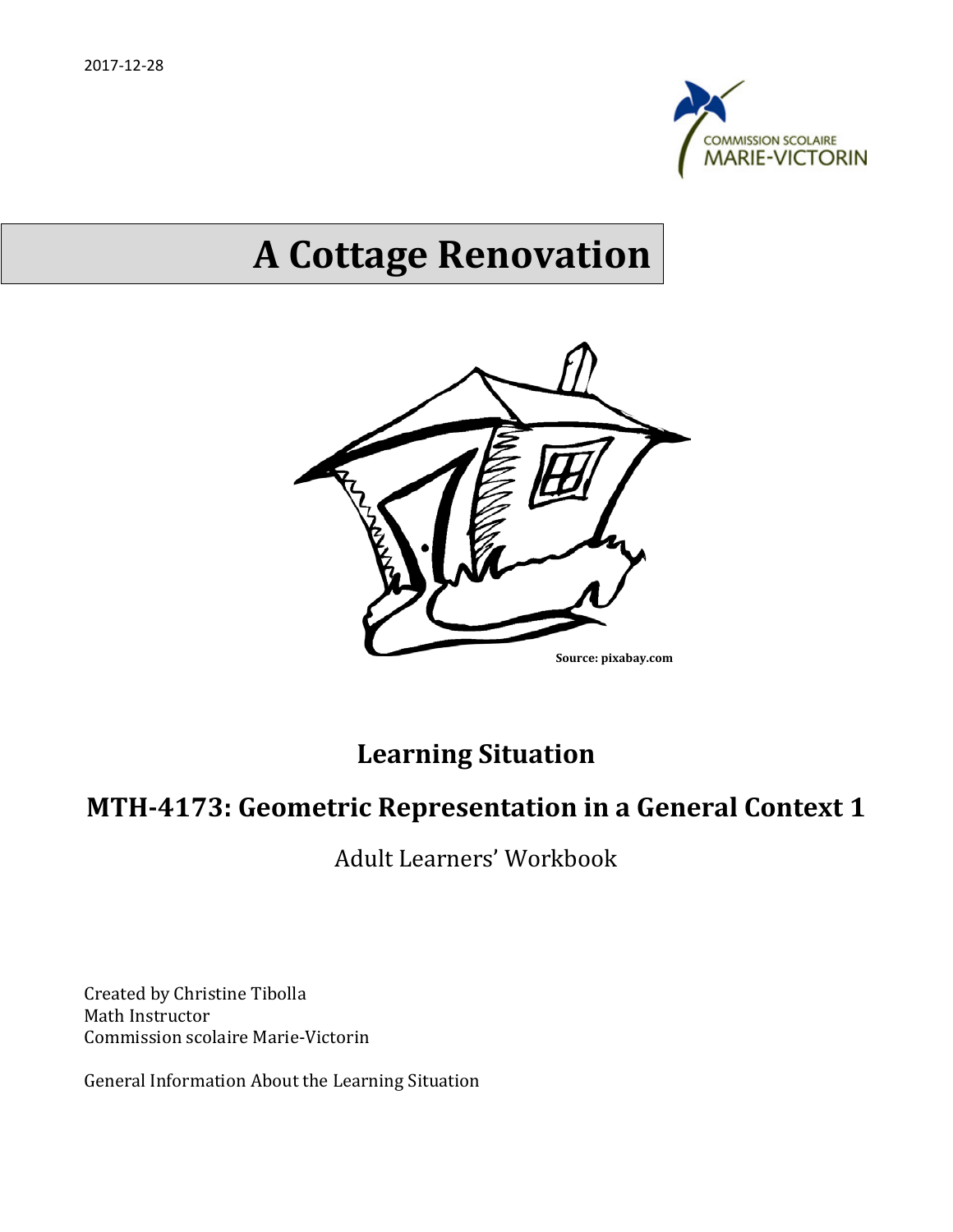### **Broad Area of Learning**

#### - Environment and consumption

### **Subject-Specific Competencies**

#### **Competency 1: Uses strategies to solve situational problems.**

- Indication (oral or written) that the situational problem has been understood
- Application of strategies and appropriate mathematical knowledge
- Formulation of a solution suited to the situational problem
- Appropriate validation of the steps in the solution

#### **Competency 2: Uses mathematical reasoning.**

- Formulation of a conjecture suited to the situation
- Correct use of appropriate mathematical concepts and processes
- Proper implementation of mathematical reasoning suited to the situation
- Proper organization of the steps in an appropriate procedure
- Correct justification of the steps in an appropriate procedure

#### **Competency 3: Communicates by using mathematical language.**

- Correct interpretation of a mathematical message
- Production of a message in keeping with the terminology, rules and conventions of mathematics, and suited to the context

### **Family of Learning Situations**

Measurement and spatial representation

### **Cross-Curricular Competencies**

- Solves problems
- Exercises critical judgment
- Uses effective work methods
- Updates their potential
- Communicates in an appropriate manner

### **Essential Knowledge**

- Trigonometric and metric relations in the triangle
- Similar and isometric triangles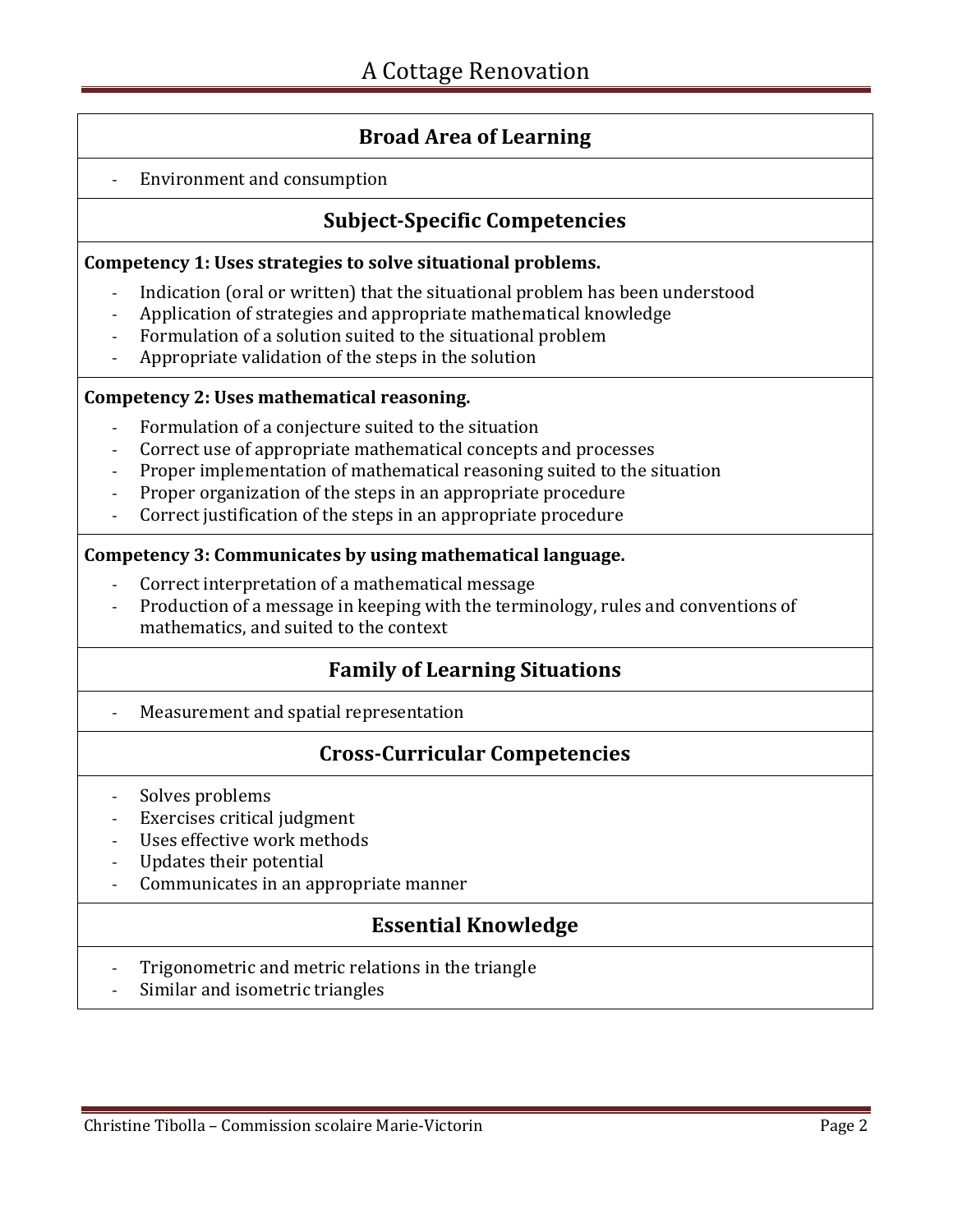# **Background**

Your best friend, Alexander, has inherited his grandfather's cottage located in the Charlevoix region. The cottage was built on a cliff overlooking the Saint Lawrence River. While showing you pictures of the beach, Alexander tells you that the location is amazing and that he has many childhood memories of being on the beach with his cousins.



 **Source: pixabay.com**

While visiting his new acquisition, Alexander realized that the cottage will need a number of renovations. He has also decided to make a few alterations to the cottage and its exterior. He has asked you to give him a hand to plan and carry out the work. To get you started, here are the measurements for the cottage and the lot that he took during his last visit.

#### Cottage and lot measurements

- Lot width: around 100 ft.
- Lot length: around 150 ft.
- Wooded area: around 50 sq. ft.
- Width of cottage: 21.4 ft.
- Length of cottage: 25.7 ft.
- Height of first floor: 9 ft.
- Height of second floor (outside walls): 4 ft.
- Length of deck: 19.4 ft.
- Width of deck: 4.5 ft.
- Length of roof slope 1: 14 ft.
- Length of roof slope 2: 16.2 ft.
- Angle between both roof slopes: 90°
- Height of cliff: 27.6 ft.
- Distance between cottage and cliff: 10 ft.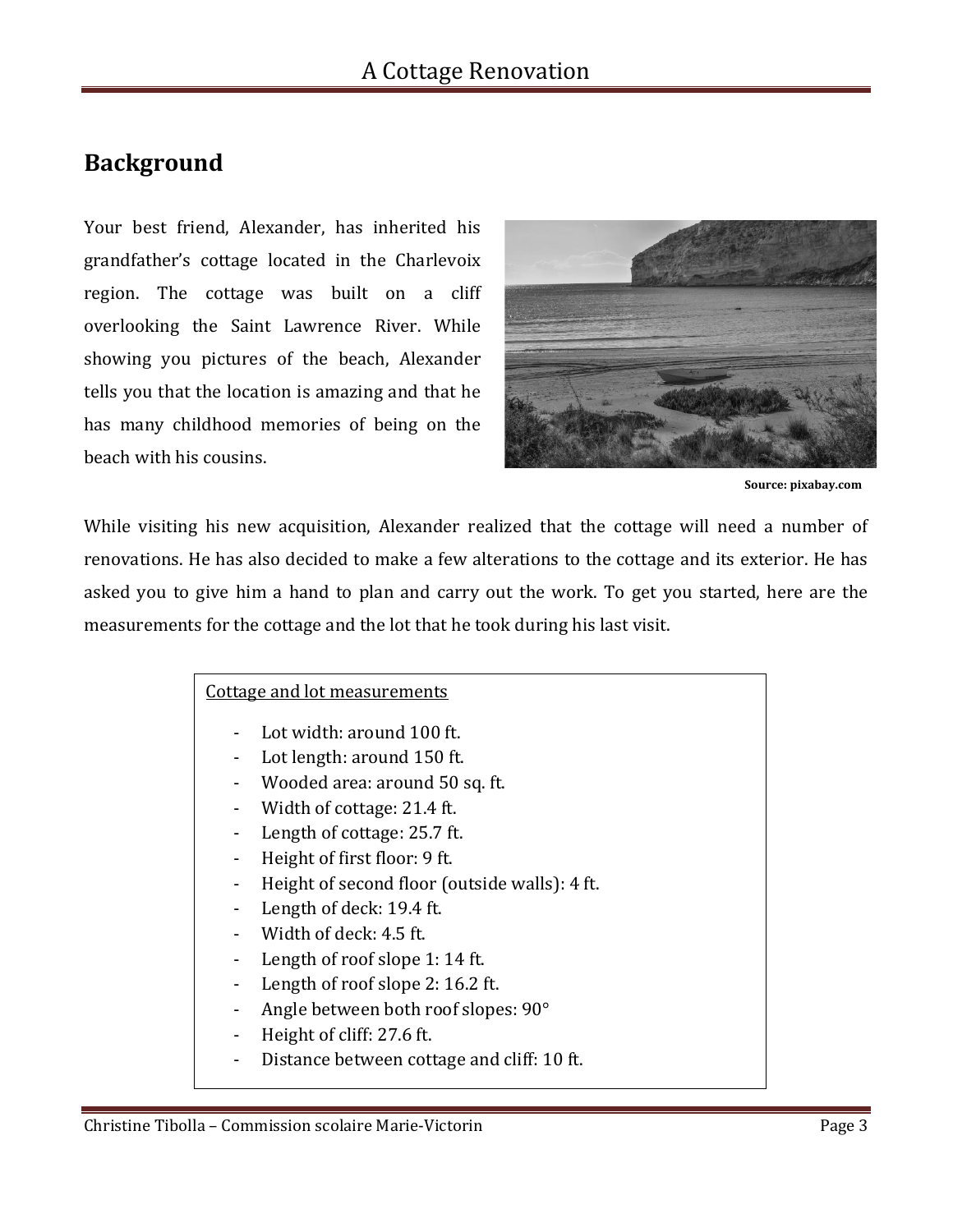# **Task 1 – Space for fireplace**

Alexander has decided that he wants to install an outdoor fireplace to use on summer evenings. He explains that he and his wife have already found an affordable—and original—cylindrical fireplace. To avoid scorching the grass, he would like to put down concrete slabs where the fireplace will be set up. While listening to the conversation, Alexander's wife mentions that she saw some superb slabs in the shed near the cottage and that she would like to use them to create a sunburst pattern around the 76.2 cm diameter circular slab that the fireplace will be placed upon. In her enthusiasm, she tells you that the 20 tiles are triangular—one of the angles is 77.5° and the sides that form this angle are congruent and measure four inches. Alexander then becomes hesitant, and says this project would be impossible as there are not enough tiles. Sensing the tension rise between Alexander and his wife, you try to avert an argument by showing them who is right using mathematical reasoning and a situation diagram.

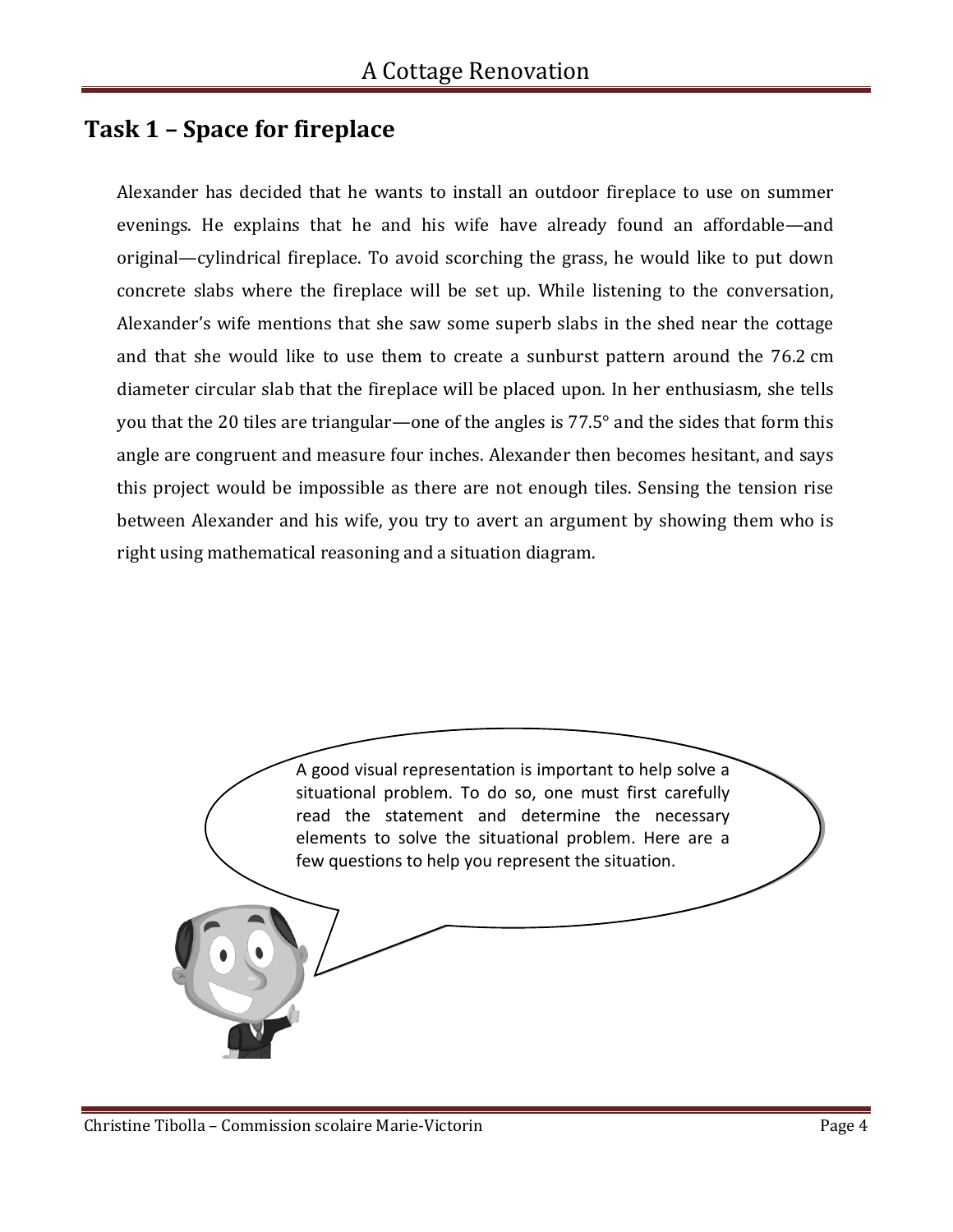Question 1

Describe in your own words what we are looking for in this situational problem.

Question 2

Determine the elements that will help you solve the situational problem.

Question 3

Draw a diagram of the situational problem.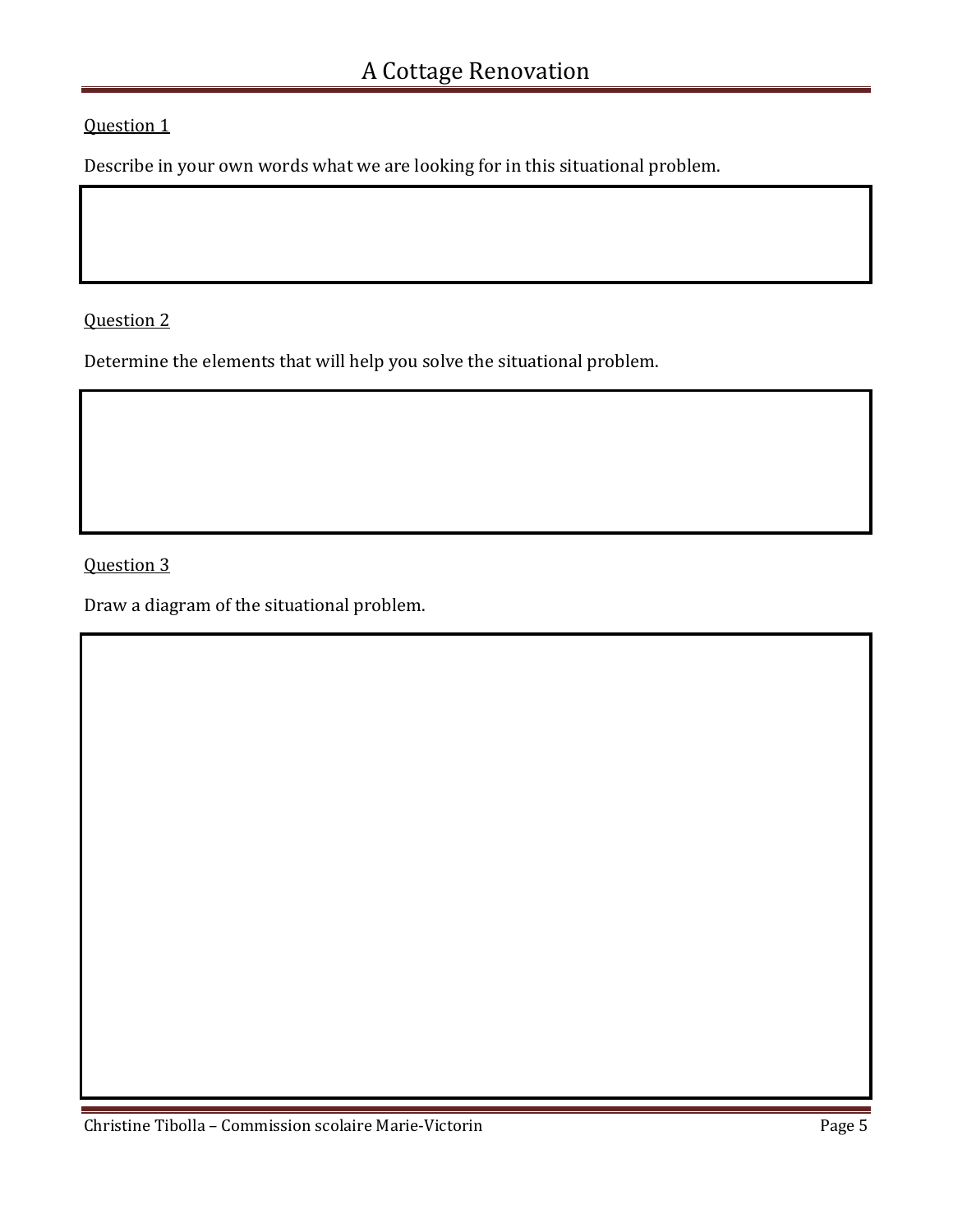### Question 4

Determine the steps that will be necessary to solve the situational problem.

Question 5

Clearly present the steps you would use to solve the situational problem.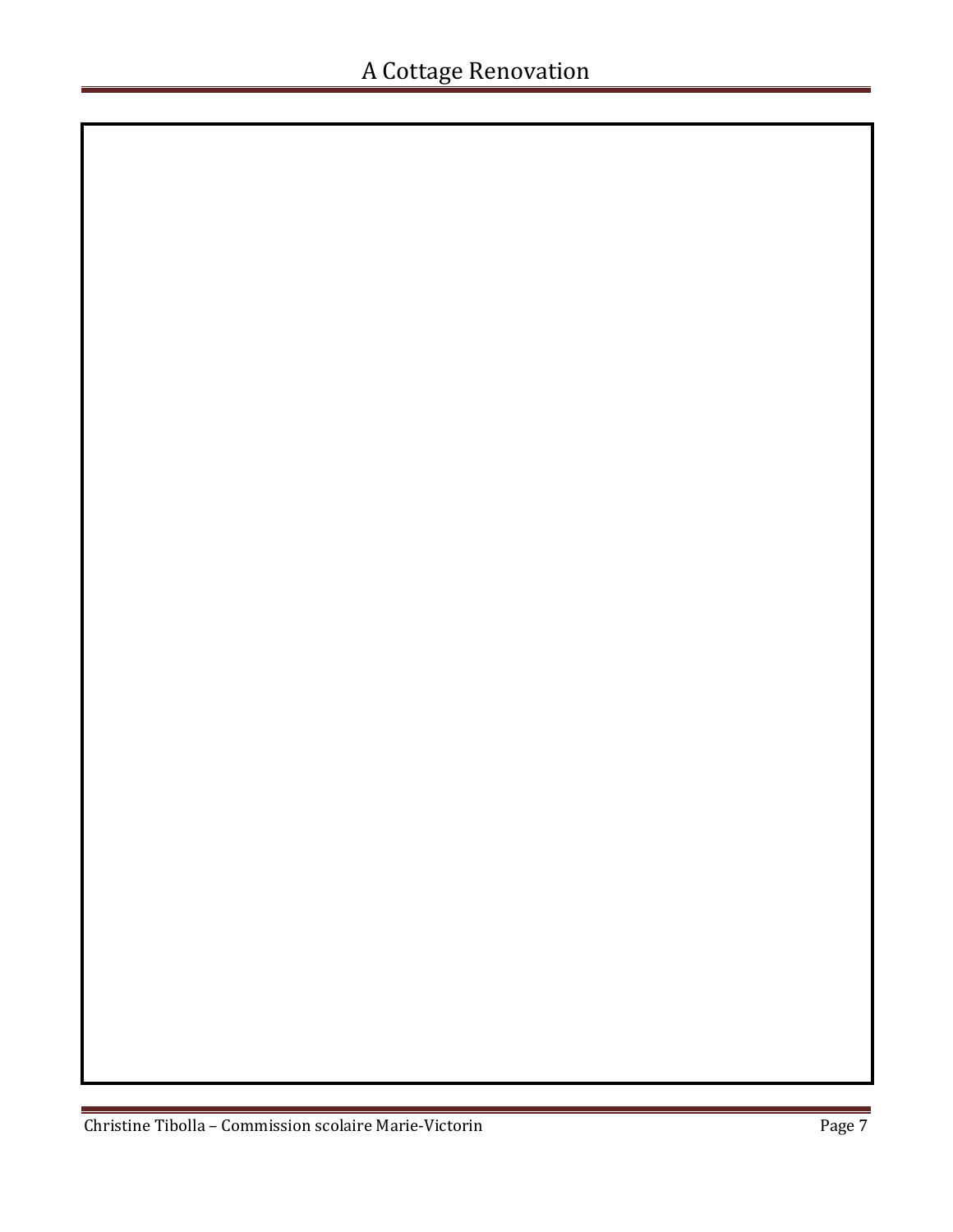Answer: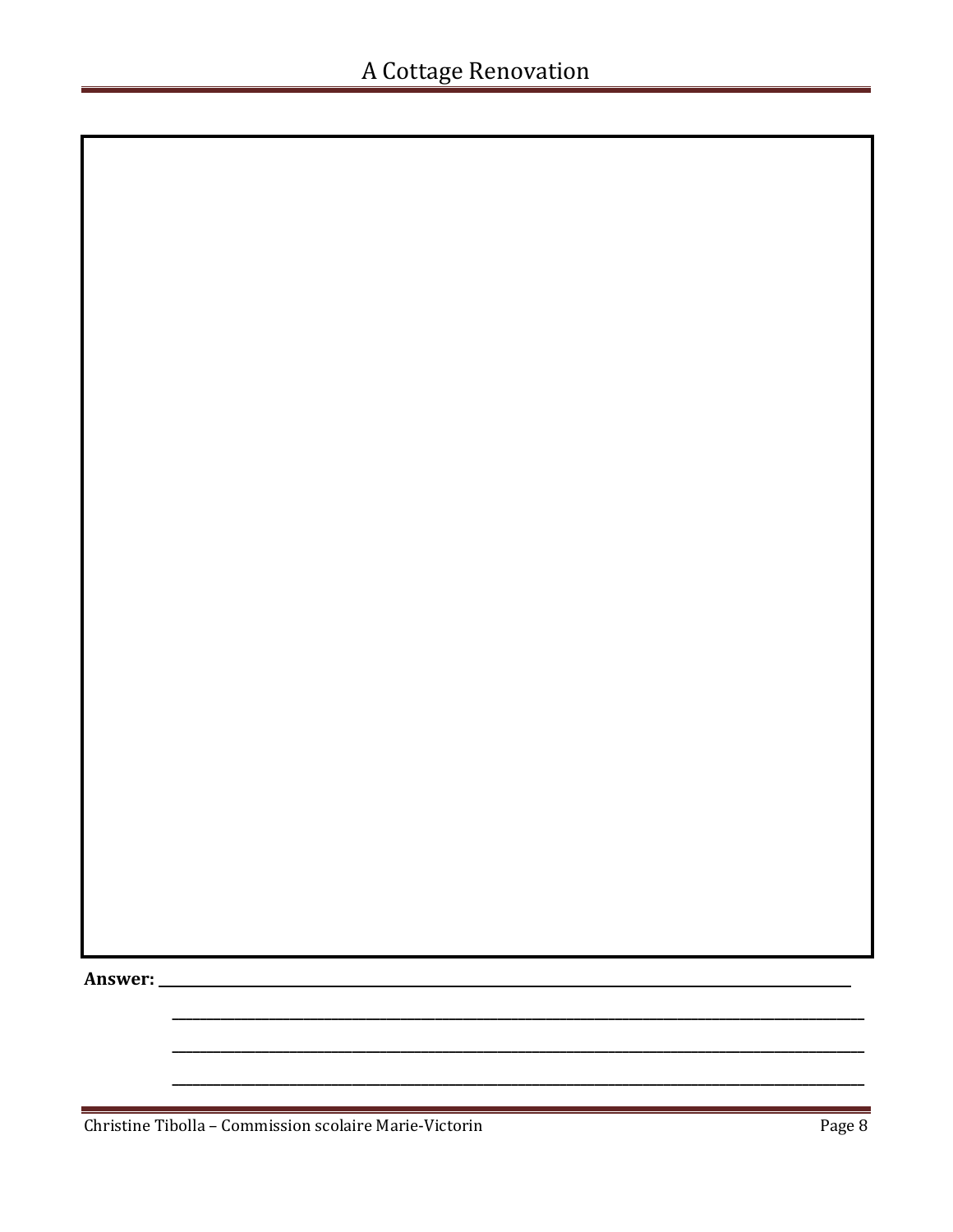# **Self-evaluation**

Using the scores opposite, determine the aspects you need to improve to solve a situational problem. After determining a score for each question, add them up and refer to the instructions below the questionnaire.

| <b>Scores</b> |                                       |  |
|---------------|---------------------------------------|--|
|               | I did not succeed.                    |  |
| 2             | I succeeded with help from my         |  |
|               | instructor.                           |  |
| 3             | I succeeded by reviewing my workbook. |  |
| 4             | I succeeded by working alone.         |  |
|               |                                       |  |

|                                                                                     | <b>Scores</b> |
|-------------------------------------------------------------------------------------|---------------|
| Representation                                                                      |               |
| I was able to determine what was being looked for in the situational problem.       |               |
| I was able to make a visual representation of the situational problem.              |               |
| <b>Planning</b>                                                                     |               |
| I was able to determine the important information required to solve the situational |               |
| problem.                                                                            |               |
| I was able to determine the steps necessary to solve the situational problem.       |               |
| <b>Activation</b>                                                                   |               |
| The steps are clear.                                                                |               |
| The steps are consistent with what was being looked for in the situational problem. |               |
| <b>Reflection</b>                                                                   |               |
| I was able to make a decision based on the results obtained.                        |               |
| <b>Total (add scores)</b>                                                           |               |

Describe in a few words what you felt when solving a situational problem.

Describe in a few words what you felt when making a visual representation of a situational problem.

| <b>Instructions</b> |                                                                                             |  |
|---------------------|---------------------------------------------------------------------------------------------|--|
| $7 - 15$            | If you obtained a result in this range, it is important to meet your instructor in order to |  |
|                     | determine suitable strategies to help you solve the situational problem.                    |  |
| $16 - 28$           | If you obtained a result in this range, you have little or no difficulty in solving the     |  |
|                     | situational problem. You may proceed to task 2.                                             |  |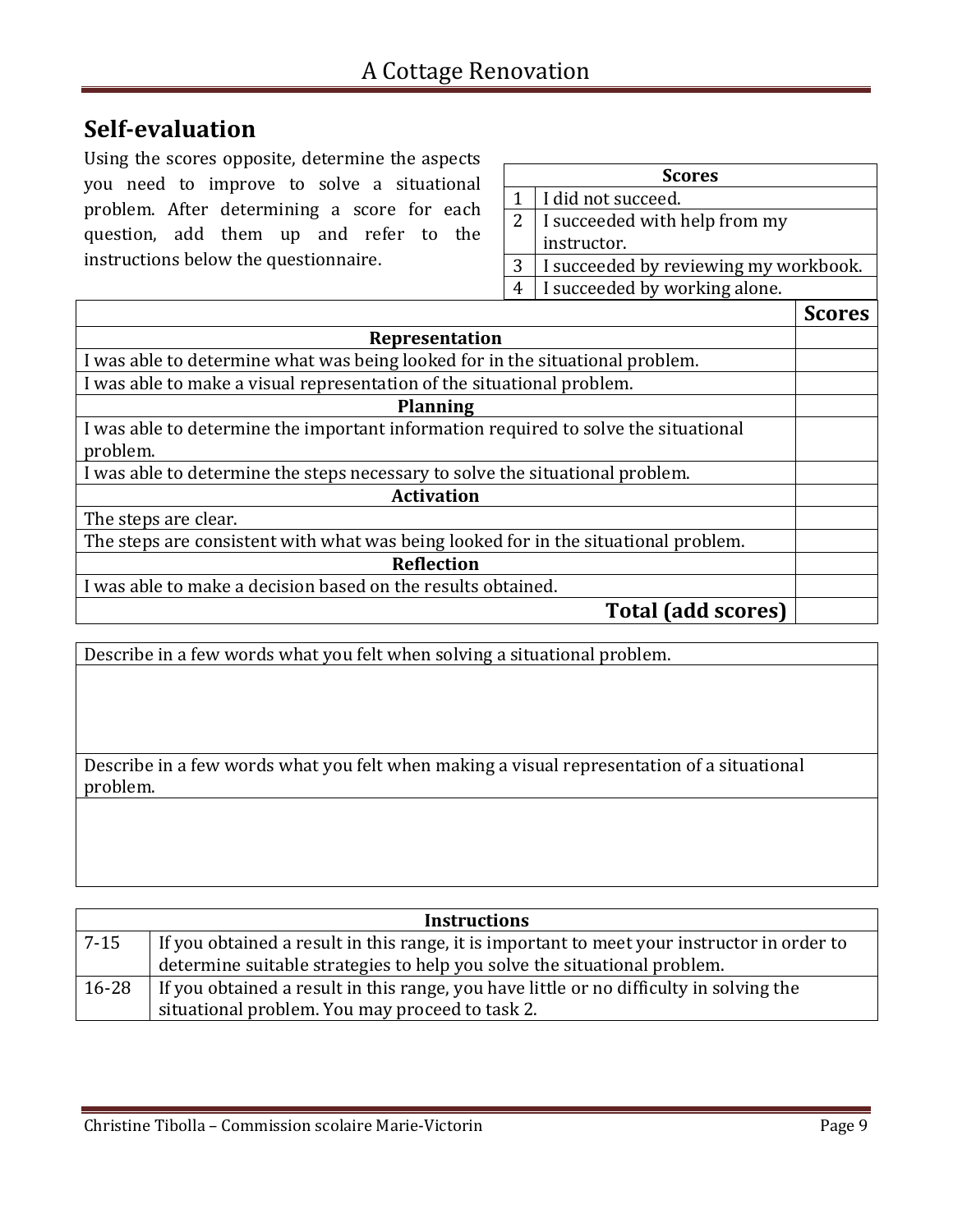

# **Task 2—Extending the deck**

While reminiscing about his happiest memories of the cottage, Alexander tells you that some of the very best times were those spent on the beach at the foot of the cliff. He used to get into mischief with his cousins, as no one could see them from the cottage. Now that he is older and plans to have a family of his own, he would like to extend the deck to the cottage's second floor so as to be able to keep an eye on the children as they play by the water's edge. Though he knows he would only be able to see half of the beach, Alexander would like to be able to see at least two metres of beach from the end of the deck. He would also like the deck to be the same length as the existing one. The foreman explained that extending the deck to the second floor would be a very expensive project as he would have to install posts to support it. He nevertheless decided to give him a good deal. Alexander would have to pay \$60/sq. ft.

Knowing that he only has a budget of \$3,000 for this project, help Alexander determine whether he would be able to extend the deck and how much would it cost.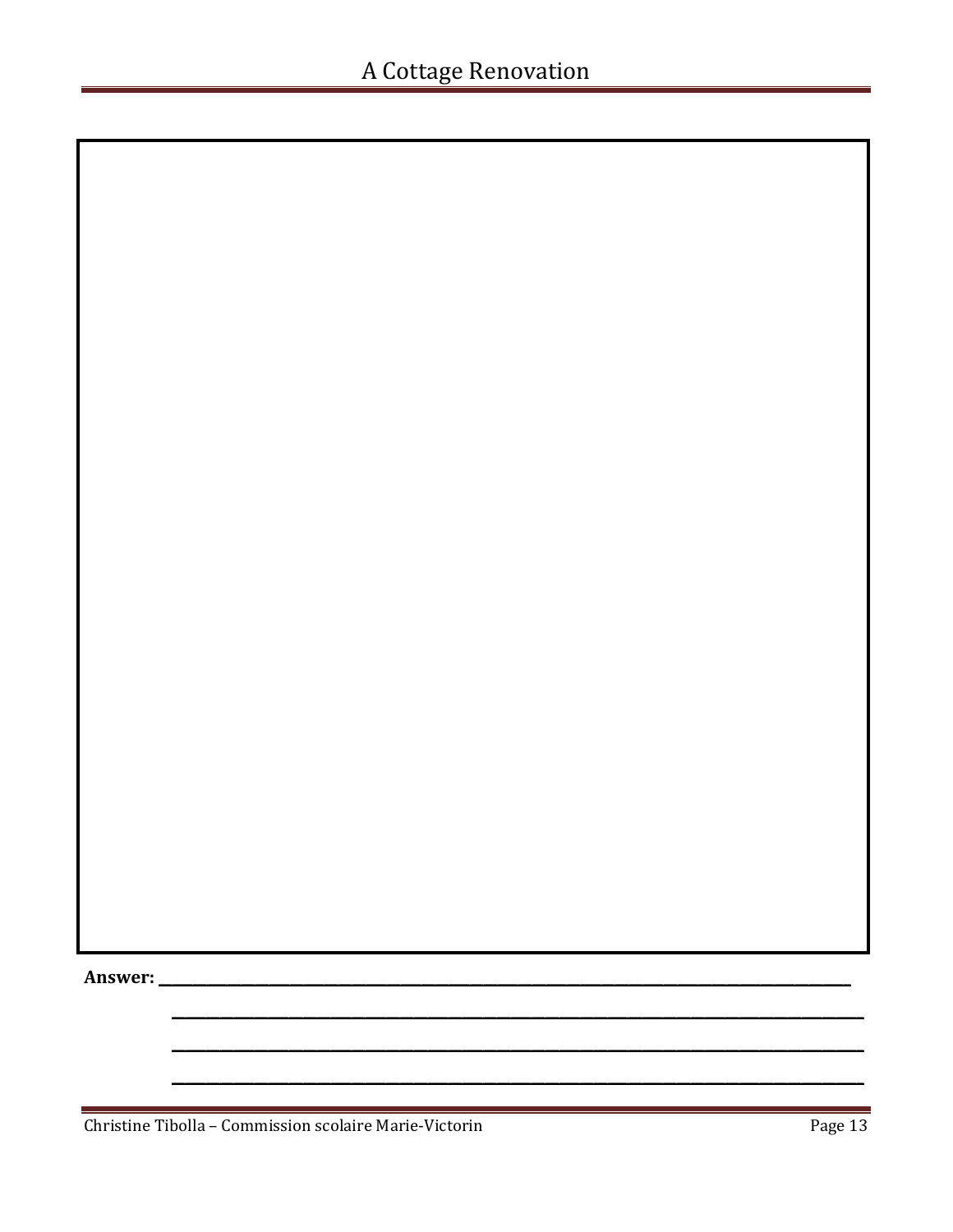### **Task 3 – Renovating the roof**

After considering the situation and discussing it with his wife, Alexander has come to the conclusion that renovating the roof, checking the artesian wells and insulating the windows are tasks that exceed his construction skills. However, he would like to take part in planning the roof renovations as he wants to make some changes. Alexander is 6 feet tall, and has noticed that the bedrooms on the second floor are very low because of the roof slope. Since he is making renovations, he would like to modify the roof so he can stand up when he is 2 feet away from the outside walls. Using mathematical reasoning, help Alexander determine the required modifications.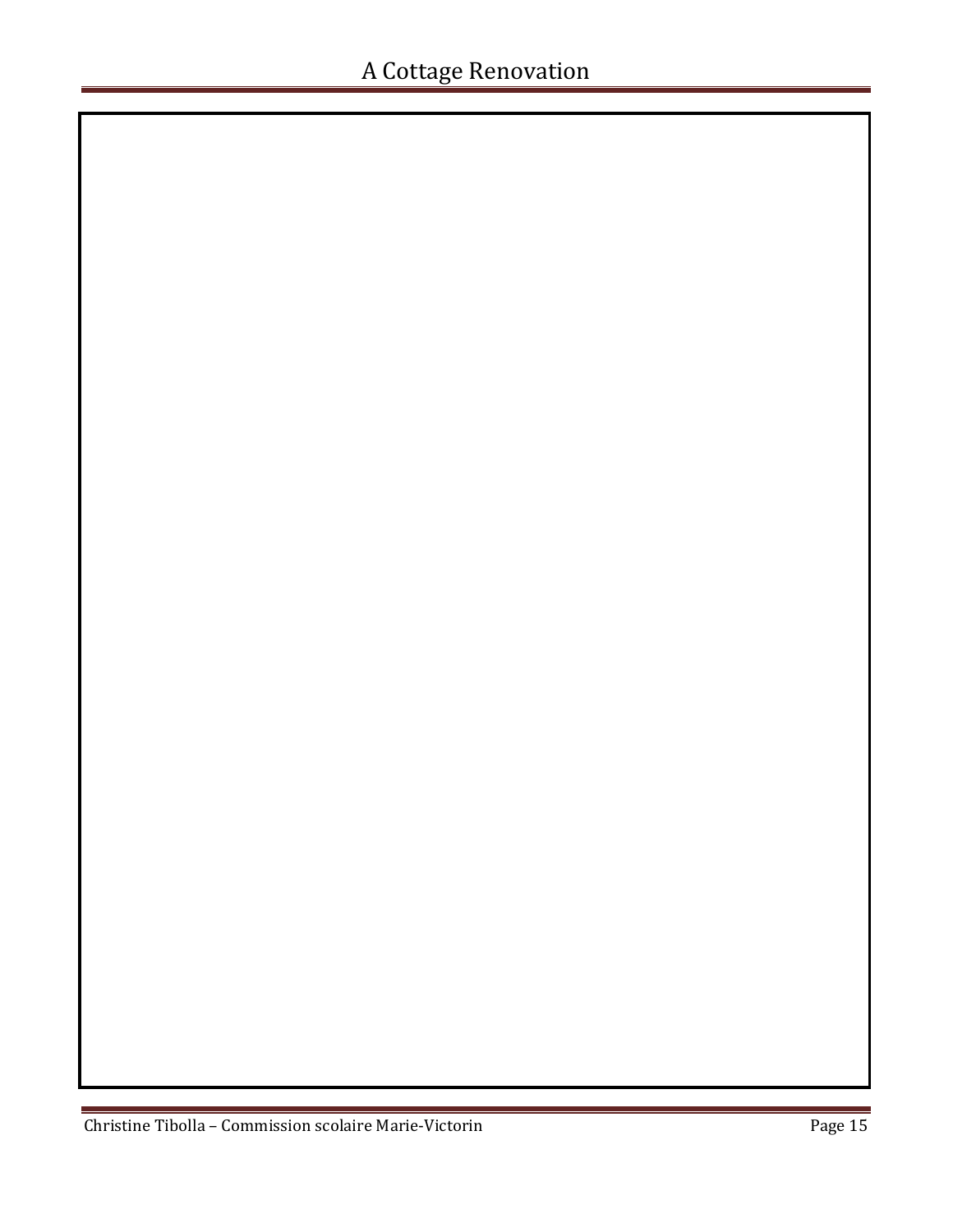#### **Answer:** \_\_\_\_\_\_\_\_\_\_\_\_\_\_\_\_\_\_\_\_\_\_\_\_\_\_\_\_\_\_\_\_\_\_\_\_\_\_\_\_\_\_\_\_\_\_\_\_\_\_\_\_\_\_\_\_\_\_\_\_\_\_\_\_\_\_\_\_\_\_\_\_\_\_\_\_\_\_\_\_\_\_\_\_\_\_\_\_\_\_\_\_\_\_\_\_\_\_\_\_

### **Conclusion**

Summarize in your own words the renovations that Alexander can and cannot do and indicate their specifications.

 $\overline{\phantom{a}}$  , and the contribution of the contribution of the contribution of the contribution of the contribution of the contribution of the contribution of the contribution of the contribution of the contribution of the

 $\mathcal{L} = \{ \mathcal{L} = \{ \mathcal{L} = \{ \mathcal{L} = \mathcal{L} \} \mid \mathcal{L} = \{ \mathcal{L} = \{ \mathcal{L} = \mathcal{L} \} \mid \mathcal{L} = \{ \mathcal{L} = \{ \mathcal{L} = \mathcal{L} = \mathcal{L} \} \mid \mathcal{L} = \{ \mathcal{L} = \{ \mathcal{L} = \mathcal{L} = \mathcal{L} = \mathcal{L} \} \mid \mathcal{L} = \{ \mathcal{L} = \{ \mathcal{L} = \{ \mathcal{L} = \mathcal{L} = \mathcal{L} \} \$ 

 $\mathcal{L} = \{ \mathcal{L} = \{ \mathcal{L} = \mathcal{L} \} \cup \{ \mathcal{L} = \{ \mathcal{L} = \mathcal{L} \} \cup \{ \mathcal{L} = \{ \mathcal{L} = \mathcal{L} \} \cup \{ \mathcal{L} = \{ \mathcal{L} = \mathcal{L} \} \cup \{ \mathcal{L} = \{ \mathcal{L} = \mathcal{L} \} \cup \{ \mathcal{L} = \{ \mathcal{L} = \mathcal{L} \} \cup \{ \mathcal{L} = \{ \mathcal{L} = \mathcal{L} \} \cup \{ \mathcal{L} = \{ \mathcal{L}$